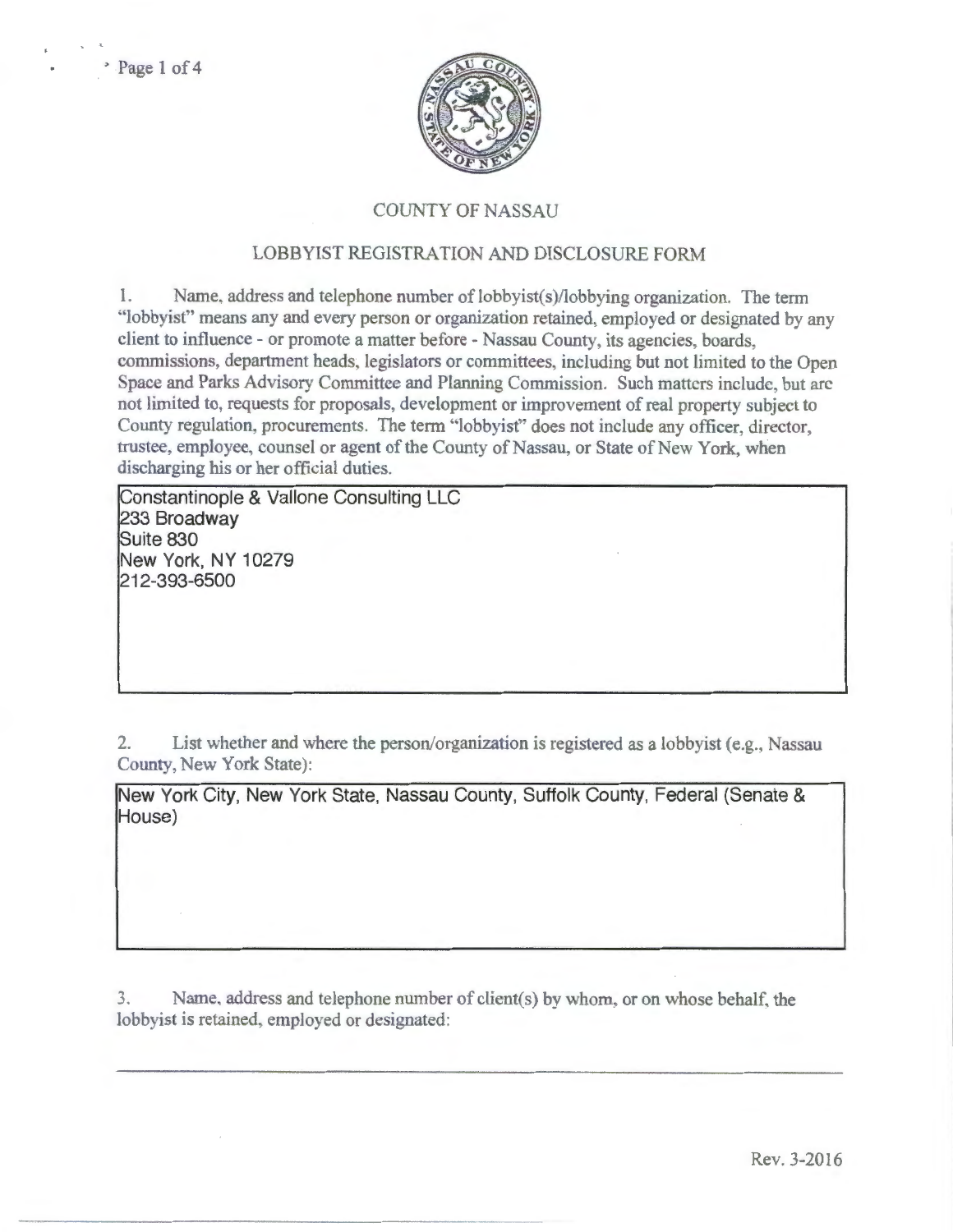Page 2 of 4

Premier Magnesia, LLC ~00 Barr Harbor Drive Suite 250 West Conshohocken, PA 19428 610-420-7500

4. Describe lobbying activity conducted, or to be conducted, in Nassau County, and identify client(s) for each activity listed. See page 4 for a complete description of lobbying activities.

5. The name of persons, organizations or governmental entities before whom the lobbyist expects to lobby:

Nassau County Executive Offices  $N$  prossine County Legislature

Rev. 3-2016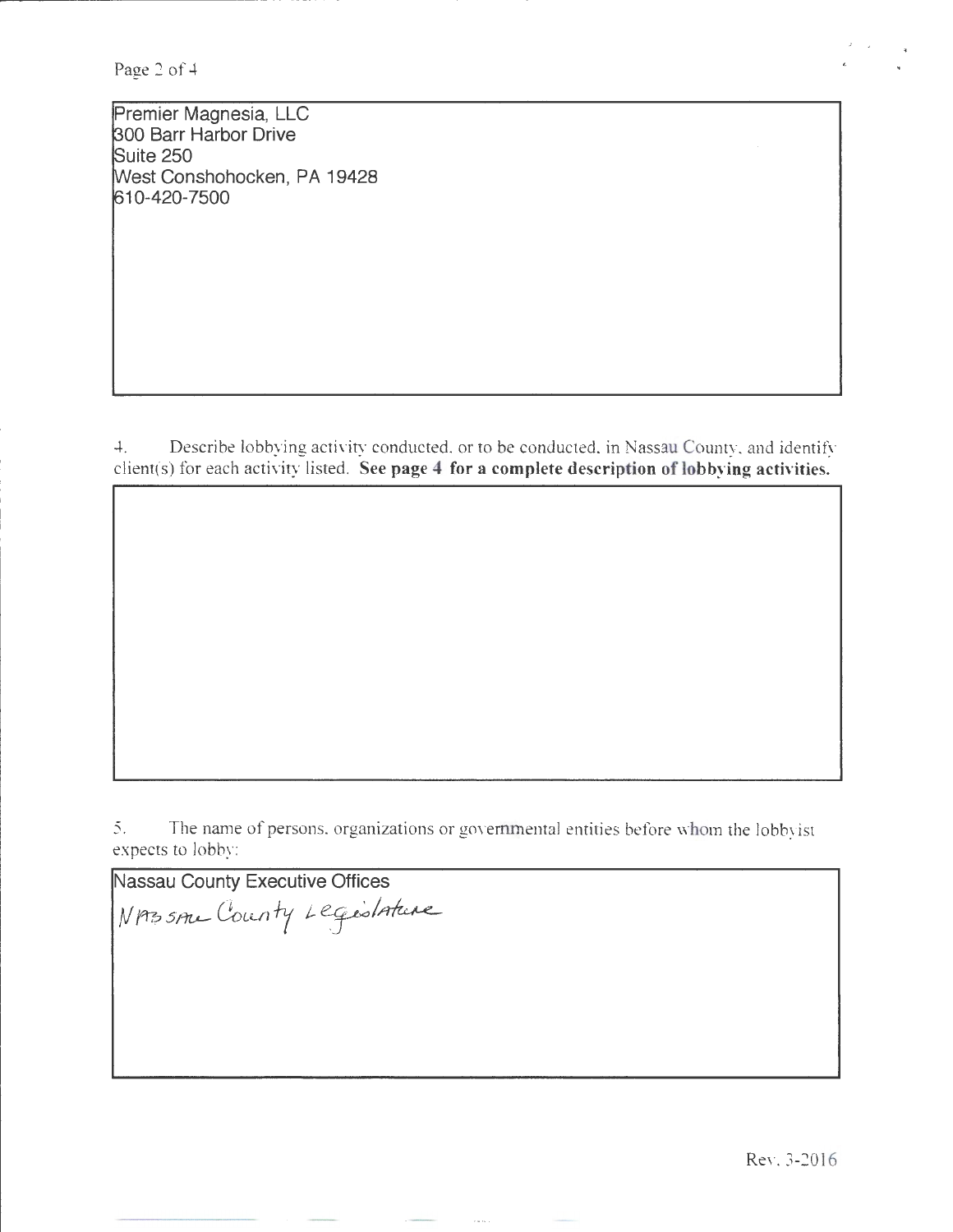6. If such lobbyist is retained or employed pursuant to a written agreement of retainer or employment, you must attach a copy of such document; and if agreement of retainer or employment is oral, attach a written statement of the substance thereof. If the written agreement of retainer or employment does not contain a signed authorization from the client by whom you have been authorized to lobby, separately attach such a written authorization from the client.

7. Within the previous year, has the lobbyist/lobbying organization or any of its corporate officers provided campaign contributions pursuant to the New York State Election Law to the campaign committees of any of the following Nassau County elected officials or to the campaign committees of any candidates for any of the following Nassau County elected offices: the County Executive, the County Clerk, the Comptroller, the District Attorney, or any County Legislator? If yes, to what campaign committee? If none, you must so state:

None

I understand that copies of this form will be sent to the Nassau County Department of Information Technology ("IT") to be posted on the County's website.

I also tmderstand that upon termination of retainer, employment or designation I must give written notice to the County Attorney within thirty (30) days of termination.

VERIFICATION: The undersigned affirms and so swears that he/she has read and understood the foregoing statements and they are, to his/her knowledge, true and accurate.

The undersigned further certifies and affirms that the contribution(s) to the campaign committees listed above were made freely and without duress. threat or any promise of a governmental benefit or in exchange for any benefit or remuneration.

Dated:  $\frac{7}{20}/8$  Signed:

Title:

Print Name: